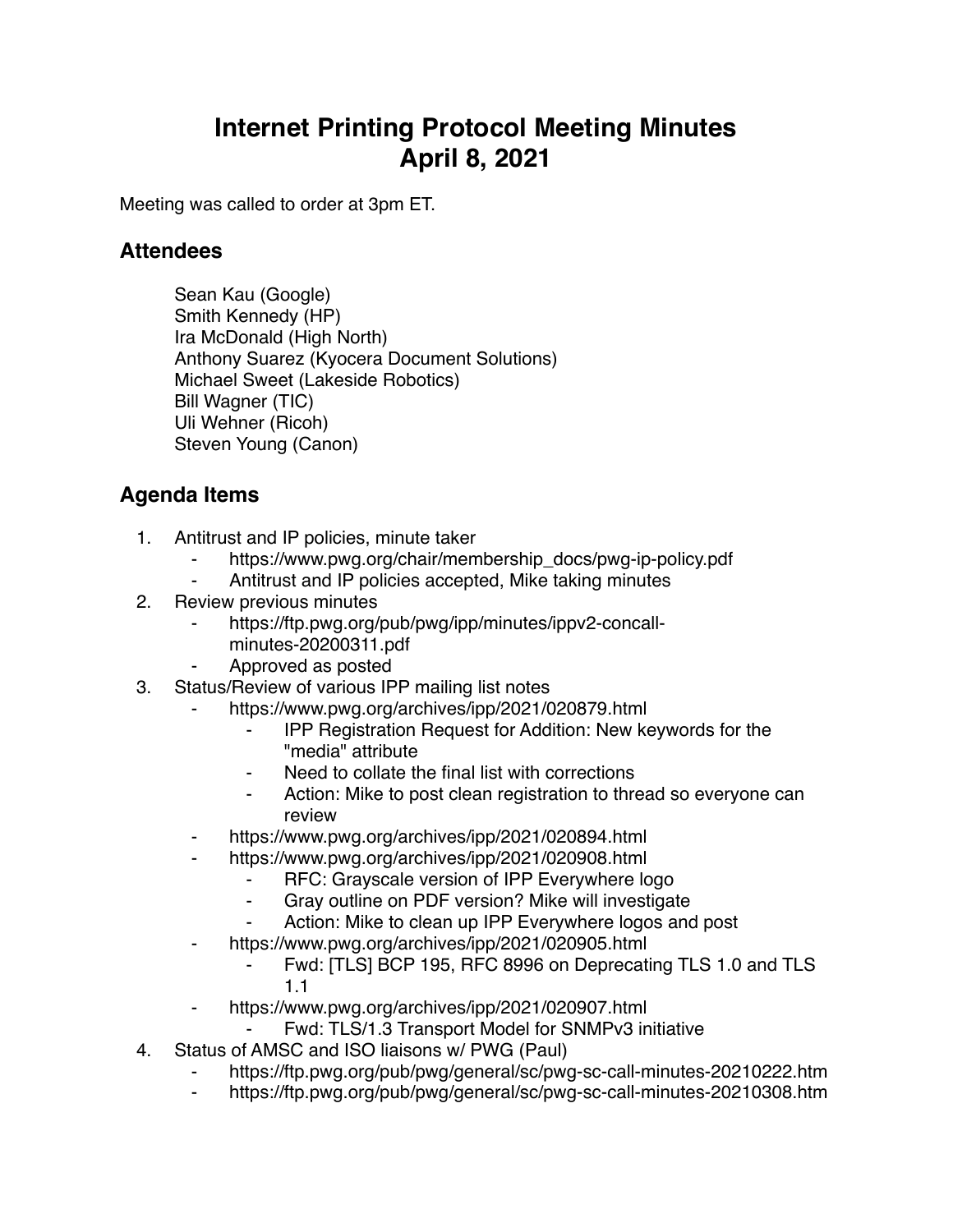- ⁃ https://ftp.pwg.org/pub/pwg/general/sc/pwg-sc-call-minutes-20210405.htm
- ⁃ See PWG Steering Committee minutes from 02/22/21, 03/08/21, 04/05/21
- 5. Status of IPP WG Charter call for objections (Ira)
	- https://www.pwg.org/archives/ipp/2021/020887.html
	- ⁃ https://ftp.pwg.org/pub/pwg/ipp/wd/wd-ipp-charter-20210309-rev.pdf
	- ⁃ Stable draft for new work items
	- ⁃ IPP WG review 11 March 2021 after update from 1st PWG Call for **Objections**
	- ⁃ 2nd PWG Call for Objections start 03/12/21 ends 04/09/21 no objections so far
	- Schedule PWG approval in Q2 2021
- 6. Status or Review of IPP Finishings v3.0 (Smith)
	- https://ftp.pwg.org/pub/pwg/ipp/wd/wd-ippfinishings30-20210311-rev.pdf
	- ⁃ Prototype draft for Major update
	- ⁃ IPP WG review 11 March 2021
	- Completed review
	- Schedule Prototype draft in Q2 2021
	- Feedback:
		- Change to member attributes client MUST supply introduces issues, Client MAY supply and Printer MUST support
		- Specifying a finishing-template causes the Printer to copy the member attributes and values from finishings-col-database corresponding to the template, then any other member attributes and values in finishings-col \*override\* the default/preset values that were copied from finishings-col-database
		- folding: same number of values == OVERRIDE, different number of values == REPLACE
		- What to do about some member attribute values without defaults should the Printer reject the request or substitute an implementation/site-defined default?
			- To keep in the spirit of STD 92, a member attribute with no explicit default or template value, a Printer MUST reject if ipp-attribute-fidelity=true or allow (successful-ok-ignored-orsubstituted-values) if =false.
		- ⁃ xxx-when (except trim): default value is "after-sets"
		- When talking about defaults, say something like "if the Client does" not supply this member attribute, the Printer uses the value from the Finishing Template (section 5.2.1). If no "finishing-template" is supplied, the Printer ..."
			- "uses the value 'foo'"
			- "uses the "xxx-supported" value (if there is a single supported value) or rejects the Job Creation or Validate-Job operation with the 'client-error-attributes-or-values-notsupported' status code."
			- ⁃ "MUST reject the Job Creation or Validate-Job operation with the 'client-error-attributes-or-values-not-supported' status code."